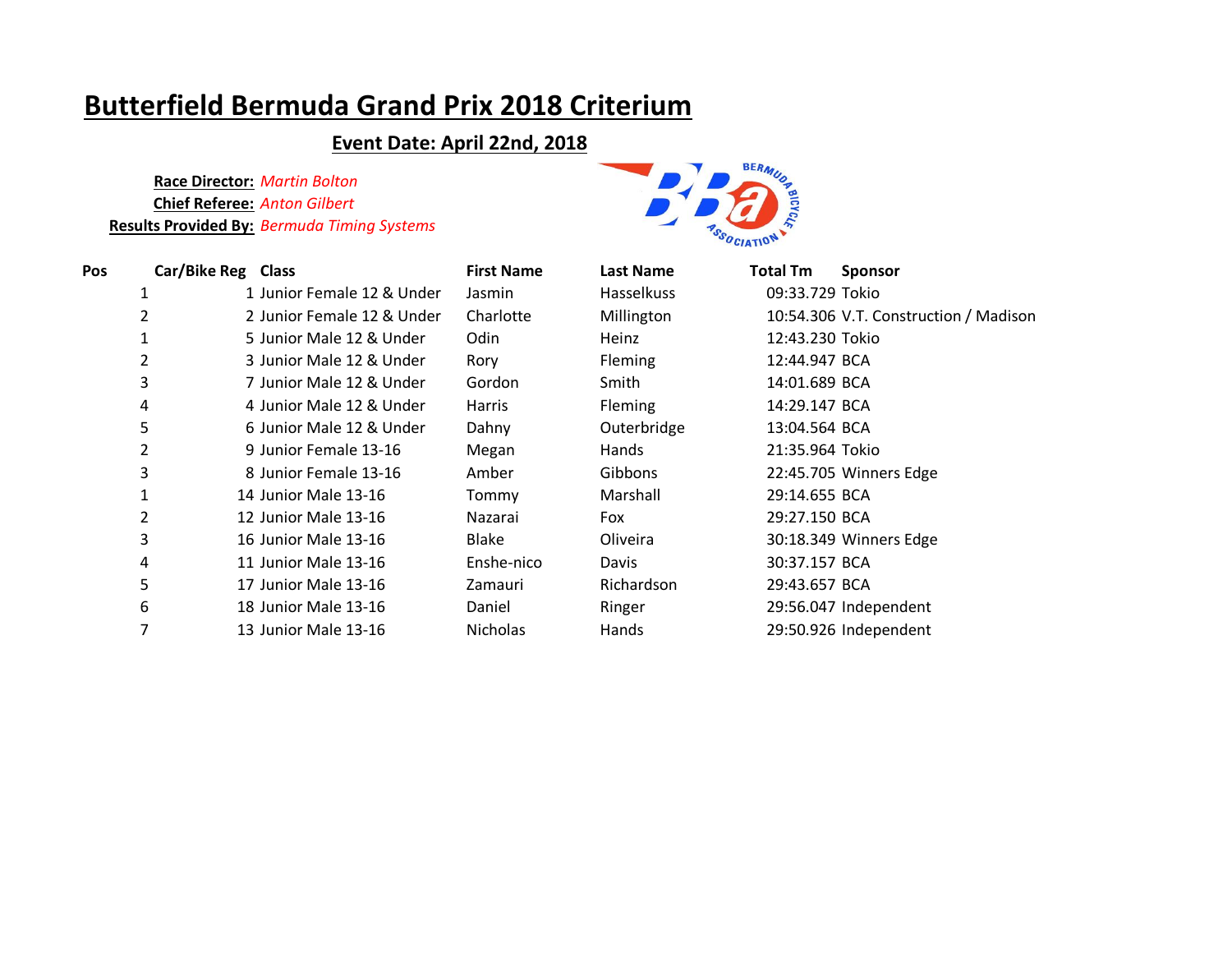### **Event Date: April 22nd, 2018**



| Pos | Car/Bike Reg Class |           | <b>First Name</b> | <b>Last Name</b> | <b>Total Tm</b> | <b>Sponsor</b>                        |
|-----|--------------------|-----------|-------------------|------------------|-----------------|---------------------------------------|
|     | 1                  | 20 Women  | Caitlin           | Conyers          |                 | 33:07.760 Bicycle Works               |
|     | $\overline{2}$     | 26 Women  | Nicole            | Mitchell         |                 | 33:23.830 Winners Edge                |
|     | 3                  | 21 Women  | Ashley            | Estwanik         |                 | 33:23.836 V.T. Construction / Madison |
|     | 4                  | 29 Women  | Alyssa            | Rowse            |                 | 33:23.896 Bicycle Works               |
|     | 5                  | 22 Women  | Erica             | Hawley           |                 | 34:11.481 Winners Edge                |
|     | 6                  | 33 Women  | Jamie-Lee         | Wright           |                 | 33:19.981 Bicycle Works               |
|     | 7                  | 31 Women  | Louise            | Wells            |                 | 33:37.933 Winners Edge                |
|     | 8                  | 30 Women  | Cora Lee          | Starzomski       |                 | 33:19.162 V.T. Construction / Madison |
|     | 9                  | 23 Women  | Rose-Anna         | Hoey             |                 | 34:01.839 V.T. Construction / Madison |
|     | 10                 | 27 Women  | Martina           | Olcheski-Bell    |                 | 34:12.109 V.T. Construction / Madison |
|     | 11                 | 25 Women  | Claire            | McDevitt         |                 | 33:14.313 V.T. Construction / Madison |
|     | $\mathbf{1}$       | 38 Male B | Ziani             | Burgesson        |                 | 35:54.119 V.T. Construction / Madison |
|     | $\overline{2}$     | 53 Male B | Alan              | Mooney           | 35:54.243 Tokio |                                       |
|     | 3                  | 60 Male B | Clifford          | Roberts          |                 | 35:54.416 Bicycle Works               |
|     | 4                  | 46 Male B | Simon             | Hanrahan         |                 | 35:54.585 Winners Edge                |
|     | 5                  | 59 Male B | Che'quan          | Richardson       |                 | 35:54.724 Bicycle Works               |
|     | 6                  | 51 Male B | Alexander         | Miller           |                 | 35:54.725 Winners Edge                |
|     | 7                  | 50 Male B | Mark              | Lombardi         | 35:55.034 Tokio |                                       |
|     | 8                  | 37 Male B | Mcquinn           | <b>Burch</b>     |                 | 35:56.448 Bicycle Works               |
|     | 9                  | 34 Male B | Wouter            | Aarts            | 35:56.537 Tokio |                                       |
|     | 10                 | 47 Male B | Otis              | Ingham           |                 | 35:57.176 Winners Edge                |
|     | 11                 | 40 Male B | Pete              | Crayford         | 35:59.711 Tokio |                                       |
|     | 12                 | 63 Male B | Andrew            | Soares           | 36:05.819 Tokio |                                       |
|     | 13                 | 43 Male B | Dennis            | Fagundo          | 36:26.959 Tokio |                                       |
|     | 14                 | 57 Male B | Jason             | Piney            | 36:38.672 Tokio |                                       |
|     | 15                 | 44 Male B | Liam              | Flannery         | 36:05.975 Tokio |                                       |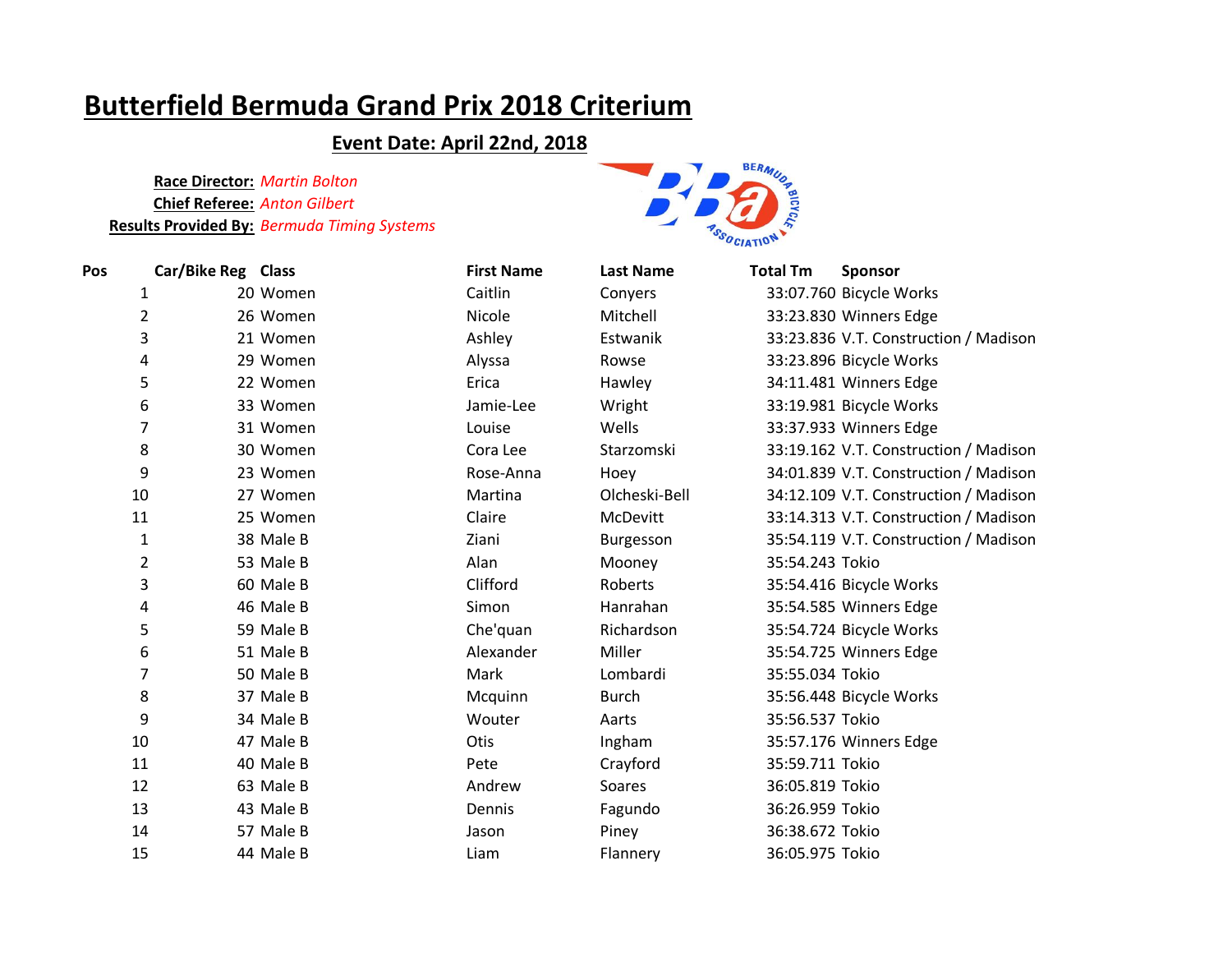### **Event Date: April 22nd, 2018**



| <b>Pos</b> | Car/Bike Reg Class |           | <b>First Name</b> | <b>Last Name</b> | <b>Total Tm</b> | <b>Sponsor</b>                        |
|------------|--------------------|-----------|-------------------|------------------|-----------------|---------------------------------------|
|            | 16                 | 45 Male B | Garth             | <b>Fleming</b>   | 36:05.977 Tokio |                                       |
|            | 17                 | 58 Male B | Arthur            | Pitcher          |                 | 36:26.463 Bicycle Works               |
|            | 18                 | 54 Male B | Rhys              | Pearce           |                 | 36:50.344 Independent                 |
|            | 19                 | 41 Male B | Peter             | Dunne            |                 | 36:50.674 Independent                 |
|            | 20                 | 39 Male B | Vincent           | Chaves           |                 | 36:55.010 Bicycle Works               |
|            | 21                 | 68 Male B | Howard            | Williams         | 36:55.015 Tokio |                                       |
|            | 22                 | 49 Male B | Jason             | Kyme             | 36:57.426 Tokio |                                       |
|            | 23                 | 35 Male B | Mark              | Booth            | 37:00.005 Tokio |                                       |
|            | 24                 | 61 Male B | Christopher       | Roque            |                 | 36:48.064 Winners Edge                |
|            | 25                 | 66 Male B | Kevn              | Topple           |                 | 36:52.190 Winners Edge                |
|            | 26                 | 42 Male B | Sergio            | Edness           |                 | 36:59.704 V.T. Construction / Madison |
|            | 27                 | 65 Male B | Michael Terry     | <b>Thomas</b>    |                 | 37:19.912 Winners Edge                |
|            | 28                 | 62 Male B | Anthony (Rico)    | Smith II         |                 | 36:27.128 Winners Edge                |
| <b>DNF</b> |                    | 67 Male B | Steven            | Wells            |                 | 13:25.076 Independent                 |
| <b>DNF</b> |                    | 52 Male B | Frank             | <b>Ming</b>      |                 | 06:13.497 Bicycle Works               |
| <b>DNF</b> |                    | 55 Male B | Will              | Peckett          | 04:58.040 Tokio |                                       |